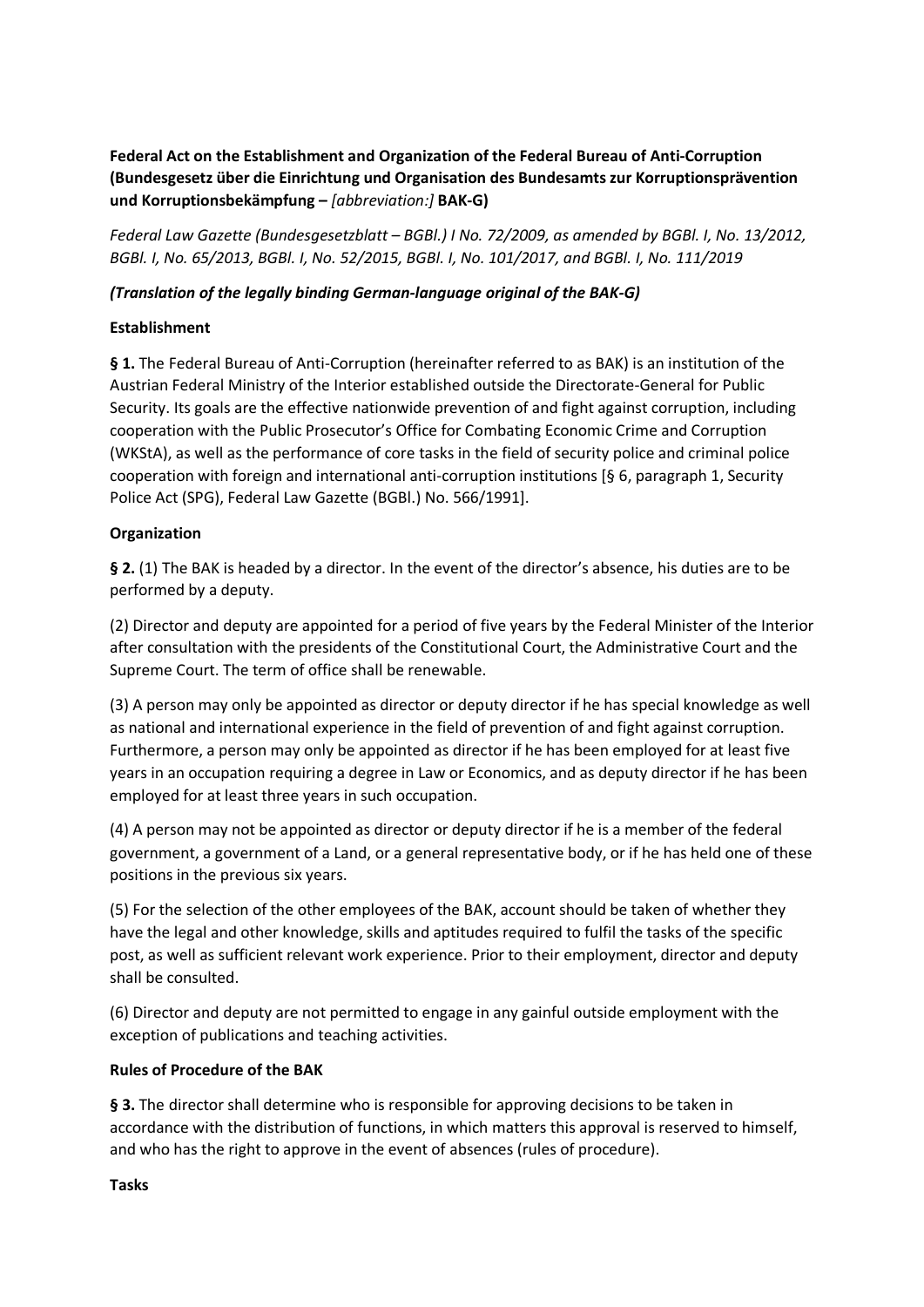**§ 4.** (1) The BAK has nationwide jurisdiction in security and criminal police matters concerning the following criminal offences:

1. Abuse of official authority (§ 302 of the Austrian Penal Code (StGB), Federal Law Gazette (BGBl.) No. 60/1974),

2. Corruptibility (§ 304 StGB),

- 3. Acceptance of an advantage (§ 305 StGB),
- 4. Acceptance of an advantage for the purpose of exerting influence (§ 306 StGB),

5. Bribery (§ 307 StGB),

- 6. Offering an advantage (§ 307a StGB),
- 7. Offering an advantage for the purpose of exerting influence (§ 307b StGB),
- 8. Illicit intervention (§ 308 StGB),

8a. Breach of official secrecy (§ 310 StGB),

8b Breach of § 18 of the Information Management Act, Federal Law Gazette (BGBl.) I No. 102/2014

9. Breach of trust due to abuse of an official function or due to involvement of an office holder (§ 153, paragraph 3, § 313, or in conjunction with § 74, paragraph 1, no. 4a, StGB),

9a. Misuse of funds or assets to the detriment of the financial interests of the European Union (§ 168d StGB),

10. Acceptance of gifts by persons holding a position of power (§ 153a StGB),

11. Agreements restricting competition in procurement procedures (§ 168b StGB) as well as serious fraud (§ 147 StGB) and commercial fraud (§ 148 StGB) on the basis of such agreement,

12. Acceptance of gifts and bribery of employees or agents (§ 309 StGB),

13. Money laundering (§ 165 StGB), if the assets arise from the offences 1 to 8, 9, 9a, 11 (second and third case) or 12; criminal associations or organizations (§§ 278 and 278a StGB), if they intend to commit the offences 1 to 9a or 11 (second and third case),

14. Acts punishable pursuant to the StGB as well as to other laws relevant to criminal law, if they are related to the offences 1 to 13 and are subject to prosecution by the BAK upon written order by a court or public prosecutor's office,

15. Acts punishable pursuant to the StGB as well as to laws relevant to criminal law concerning public employees of the Federal Ministry of the Interior, to the extent that they shall be prosecuted by the BAK upon written order by a court or public prosecutor's office.

In the cases defined in § 4, paragraph 1 (11-13), BAK-G, the BAK, pursuant to § 28, paragraph 1, sentence 2, Austrian Penal Code (StGB), may only be the authority in charge if the above mentioned criminal offences are relevant for determining the extent of the punishment.

(2) The BAK is responsible for cooperation in investigations within the framework of international police cooperation and administrative assistance in the cases referred to in § 4, paragraph 1. Furthermore, the BAK is responsible for cooperation with foreign authorities and international institutions in the field of prevention of and fight against corruption in general, and, in particular,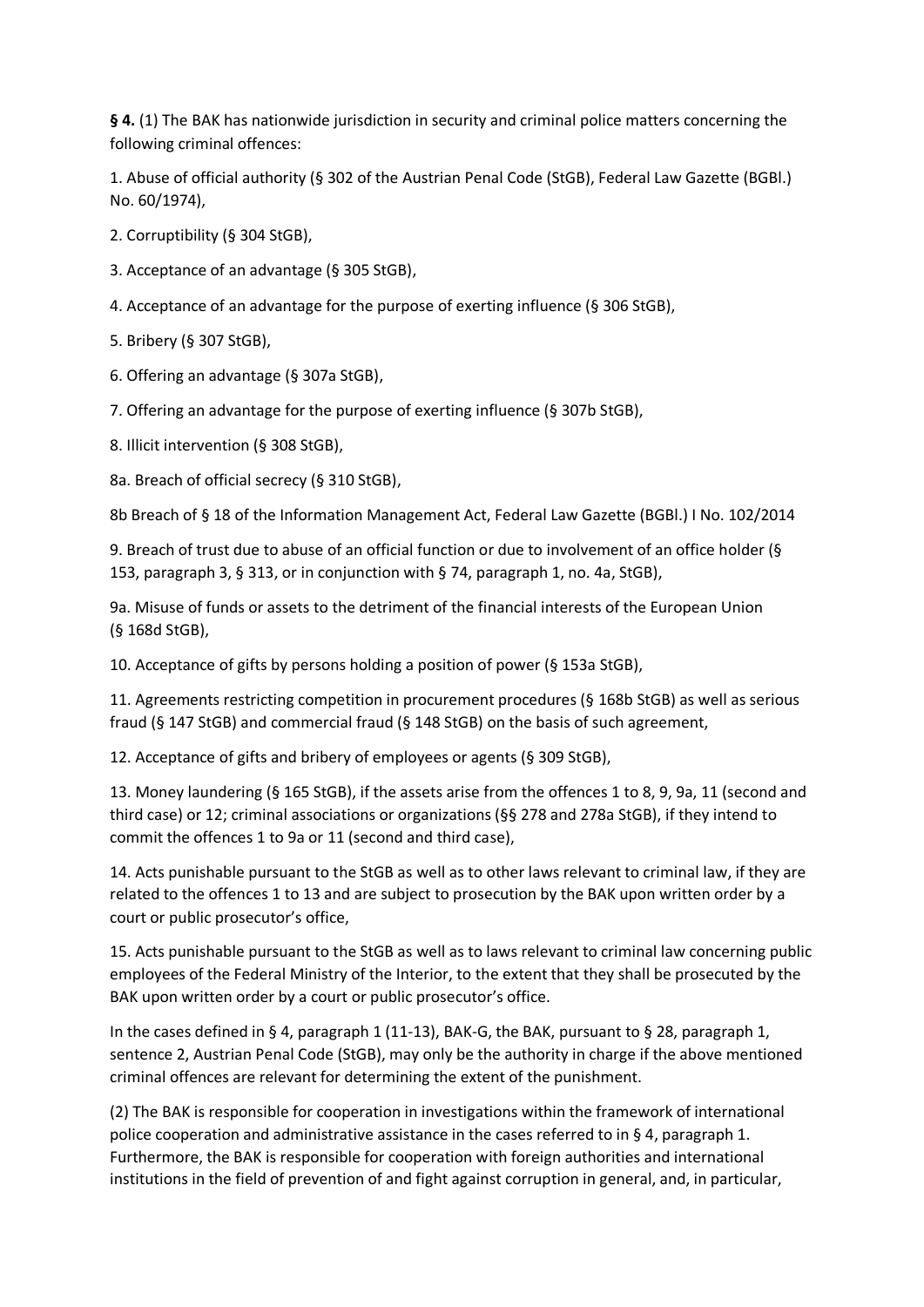exchange of experience in this area. § 4, paragraph 1, of the Criminal Intelligence Service Austria Act (BKA-G), Federal Law Gazette (BGBl.) I No. 22/2002, remains unaffected.

(3) The BAK shall analyse corruption phenomena, gather information on preventing and combating them and develop appropriate preventive measures. In this context, the BAK is responsible for strengthening the willingness and abilities of individuals as well as territorial communities or authorities to obtain knowledge about measures for the prevention of corruption and promotion of integrity and, accordingly, to develop an awareness of this issue.

## **Reporting Centre**

**§ 5.** Without prejudice to their duties to report defined by the Austrian Code of Criminal Procedure (StPO) 1975, Federal Law Gazette (BGBl.) No. 631/1975, law enforcement authorities or departments getting notice of a criminal offence defined in § 4, paragraph 1 (1-15), shall report this offence as soon as possible in writing to the BAK (duty to report). Federal employees shall not be prevented from reporting allegations or suspicious circumstances concerning § 4, paragraph 1 (1-15), directly to the BAK without going through the official channels (right to report).

# **Cooperation with other Authorities and Departments**

**§ 6.** (1) Without prejudice to the duty to report defined in § 5, the law enforcement authorities or departments, unless otherwise ordered by the BAK or the Public Prosecutor's Office for Combating Economic Crime and Corruption (WKStA) (§ 20a, paragraph 2, Austrian Code of Criminal Procedure [StPO]), shall take all investigative measures that cannot be delayed, e.g. measures to prevent the imminent loss of evidence.

(2) For reasons of expediency, the BAK may assign certain investigations to other law enforcement authorities and departments. It may also order the respective entity to directly report to the BAK, at regular or specified intervals, on the progress of a case.

(3) The BAK may transfer investigations to other competent law enforcement authorities and departments if there is no particular public interest regarding the importance of the criminal offence or of the person investigated. The relevant public prosecutor's office shall be informed of such transfer.

### **Instructions**

§ 7. Instructions given to the BAK regarding the investigation of a specific case shall be issued in writing and justified. An oral instruction issued in advance due to special reasons, in particular in the case of imminent danger, shall be issued in writing as soon as possible thereafter.

### **Commission for Legal Protection**

**§ 8.** (1) To ensure specific legal protection regarding issues arising from the activities of the BAK, a Commission for Legal Protection, subordinate to the Federal Minister of the Interior and consisting of the Legal Protection Officer defined in § 91a of the Austrian Security Police Act (SPG) as well as of two additional members, is established.

(2) The two additional members referred to in paragraph 1 are appointed by the Federal President of Austria upon proposal by the Federal Government and after consultation with the Presidents of the Constitutional, Administrative and Supreme Courts for a period of five years. Appointments may be renewed.

(3) A person may not be appointed as additional member such as defined in paragraph 1 if he has held the position of director or deputy director of the BAK in the twelve preceding years.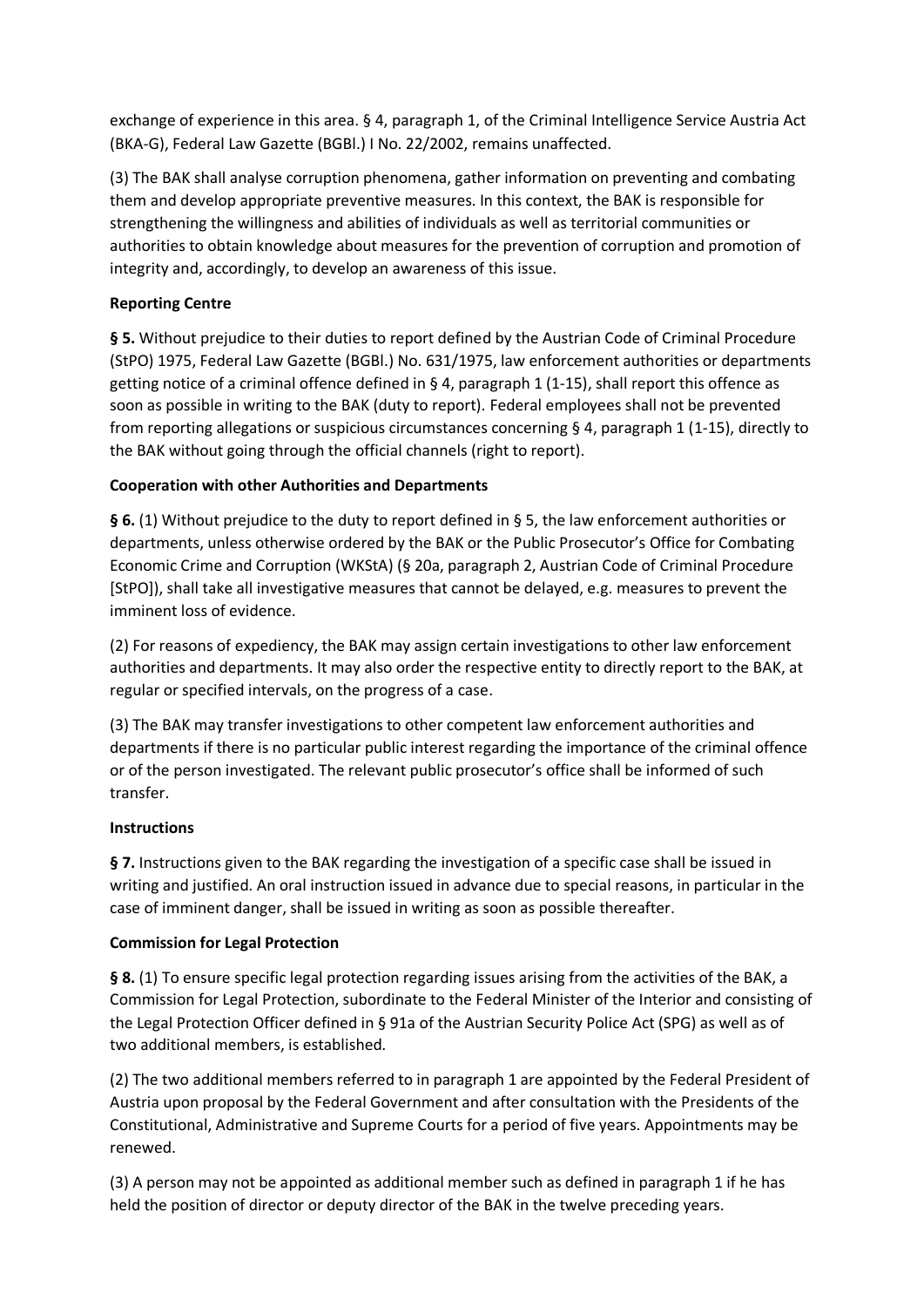Furthermore, for the appointment of the additional members, the rules on incompatibility set out in § 91b, paragraph 1, of the Austrian Security Police Act (SPG) apply.

(4) The appointment as an additional member expires in the case of renunciation or death, or when the new appointment or reappointment becomes effective. If there is reason to doubt the complete impartiality of an additional member, he shall refrain from performing any tasks in the particular case.

(5) In order to carry out the administrative work of the Commission for Legal Protection, the Federal Minister of the Interior shall provide the necessary equipment and personnel.

(6) The members of the Commission for Legal Protection are entitled to receive

remuneration commensurate with the time and effort required. The remuneration is calculated according to the fixed rates set out in the regulation on the remuneration of legal protection officers (Federal Law Gazette [BGBl.] II No. 116/2016).

### **Duties and Rights of the Commission for Legal Protection**

**§ 9.** (1) The Commission shall investigate allegations concerning the activities of the BAK that are not manifestly unfounded if the persons concerned do not have a legal remedy at their disposal.

(2) The members of the Commission for Legal Protection are independent in the performance of their duties and not bound by instructions. They are subject to official secrecy.

(3) At any time, the BAK shall allow the Commission for Legal Protection access to all documents and records necessary for the performance of the Commission's duties and, at the Commission's request, provide it with free copies of individual files; in this respect official secrecy does not apply towards the Commission. However, official secrecy does apply regarding information and documents revealing the identity of persons or sources that – if made public – would endanger the security of the nation or of persons, as well as regarding copies including information that – if made public – would endanger the security of the nation or of persons.

(4) The Commission for Legal Protection may report on its findings to the Federal Minister of the Interior or – where deemed appropriate – to the public at any time. Moreover, the Commission for Legal Protection may address recommendations to the Federal Minister of the Interior or the director.

(5) By 30 April of the following year at the latest, the Commission for Legal Protection presents an annual report on the performance of its functions to the Federal Minister of the Interior. In accordance with the right to information and inspection laid down in Article 52a of the Federal Constitutional Act (B-VG), the Federal Minister of the Interior shall make this report available, at its request, to the Permanent Subcommittee of the Parliamentary Committee on Internal Affairs for the evaluation of measures to protect the constitutional institutions and their ability to act.

(6) The Commission for Legal Protection is neither responsible for tasks of the security police or criminal police, nor is it an administrative or disciplinary authority. It shall report relevant facts to the competent authorities.

### **Staff Representation**

**§ 10.** The staff of the BAK is represented by the central staff committee of the Federal Ministry of the Interior.

#### **Cross References**